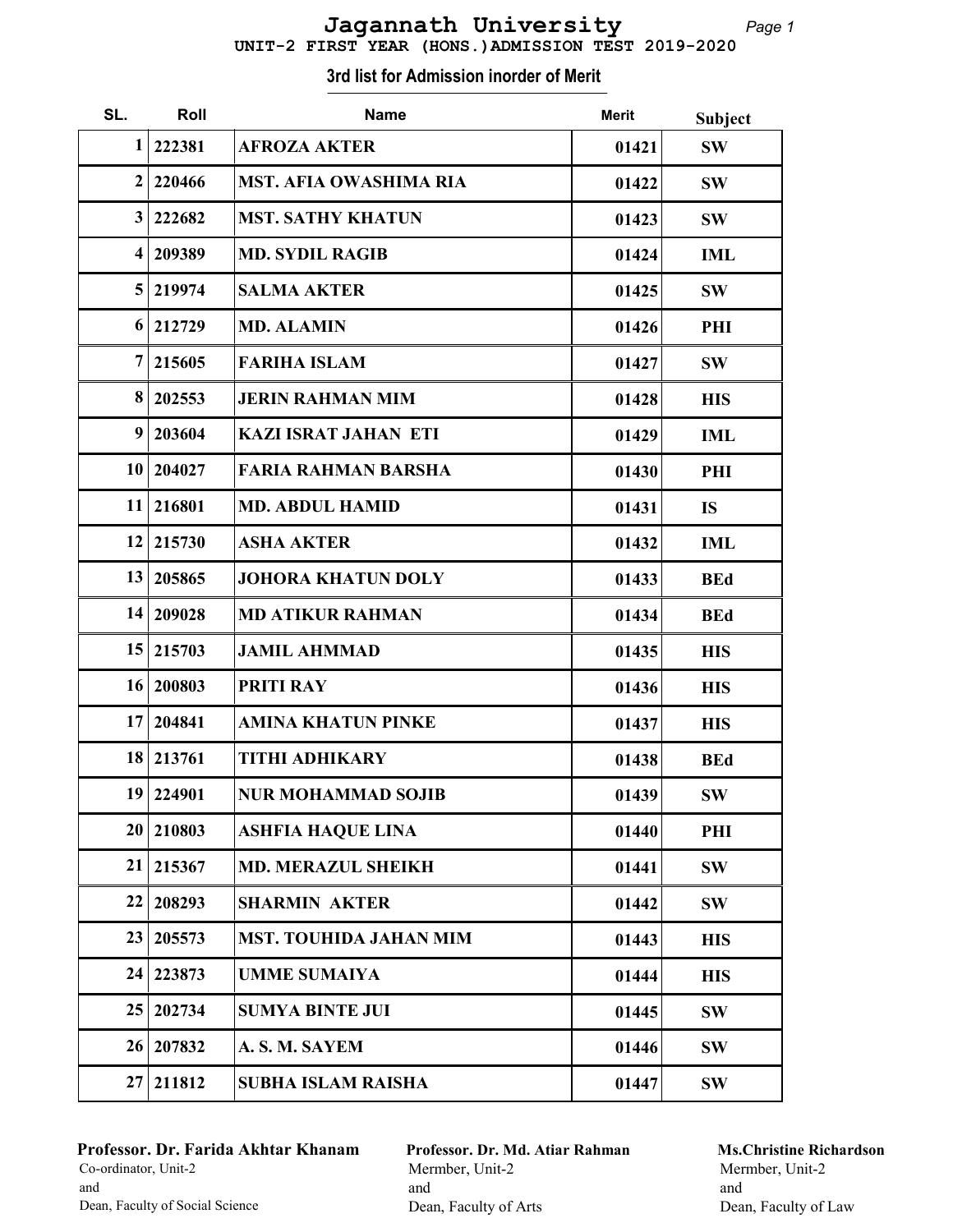| UNIT-2 FIRST YEAR (HONS.) ADMISSION TEST 2019-2020 |  |
|----------------------------------------------------|--|

| SL. | Roll      | <b>Name</b>                        | <b>Merit</b> | Subject    |
|-----|-----------|------------------------------------|--------------|------------|
| 28  | 218438    | <b>PROGGA AHMED</b>                | 01448        | <b>SW</b>  |
| 29  | 224188    | <b>RITA KHATUN</b>                 | 01449        | <b>SW</b>  |
| 30  | 224604    | <b>SWEETY DAS</b>                  | 01450        | <b>SW</b>  |
| 31  | 211687    | <b>TOUFIQUR RAHMAN</b>             | 01451        | <b>IML</b> |
| 32  | 208145    | <b>MARIA AKTER</b>                 | 01452        | <b>IS</b>  |
| 33  | 220301    | <b>MD. SHAH FARID</b>              | 01453        | IH         |
| 34  | 221484    | <b>AZMIRA KHANAM</b>               | 01454        | IH         |
| 35  | 211946    | <b>UDOY MAHMUD</b>                 | 01455        | IH         |
| 36  | 209146    | <b>MST. TAMANNA ZAMAN</b>          | 01456        | <b>HIS</b> |
| 37  | 201210    | <b>MST. MOSAFFA AKONDO</b>         | 01457        | <b>SW</b>  |
| 38  | 218882    | <b>KAMRUNNAHAR BADHAN</b>          | 01458        | IH         |
| 39  | 210373    | <b>MOST. SUMAIYA AKTER SANJANA</b> | 01459        | <b>IML</b> |
| 40  | 207949    | <b>NISHAT TASNIM</b>               | 01460        | IH         |
| 41  | 210845    | <b>KHATUNA JANNAT TAPOSHI</b>      | 01461        | <b>IML</b> |
| 42  | 218680    | <b>JANNAT</b>                      | 01462        | <b>SW</b>  |
| 43  | 215203    | <b>MD. ANAMUL HOQUE</b>            | 01463        | IH         |
| 44  | 201020    | <b>SAJIB MOLLA</b>                 | 01464        | <b>HIS</b> |
| 45  | 203068    | <b>MD. TOWFIQUR RAHMAN</b>         | 01465        | <b>IS</b>  |
|     | 46 202010 | <b>SHABIHA TARANNUM TARA</b>       | 01466        | PHI        |
| 47  | 208524    | <b>HAMIMA KHANOM</b>               | 01467        | IH         |
| 48  | 209965    | MD. HASIBUR RAHMAN SHUVA           | 01468        | <b>SW</b>  |
| 49  | 214731    | <b>JARIN ANJUM NUHA</b>            | 01469        | <b>IS</b>  |
| 50  | 224477    | <b>MEHENTABIN AHAMMED</b>          | 01470        | SW         |
| 51  | 220476    | <b>JUNAYED MIA</b>                 | 01471        | <b>HIS</b> |
| 52  | 204654    | TANBEEN TARIQUE PROTYASHA          | 01472        | <b>SW</b>  |
| 53  | 218060    | <b>TAISIRUL EHSAN MD. JAKIR</b>    | 01473        | <b>IS</b>  |
| 54  | 222748    | <b>LABONNA KUMAR ROY</b>           | 01474        | <b>HIS</b> |

Professor. Dr. Farida Akhtar Khanam Co-ordinator, Unit-2 and Dean, Faculty of Social Science

Professor. Dr. Md. Atiar Rahman Mermber, Unit-2 and Dean, Faculty of Arts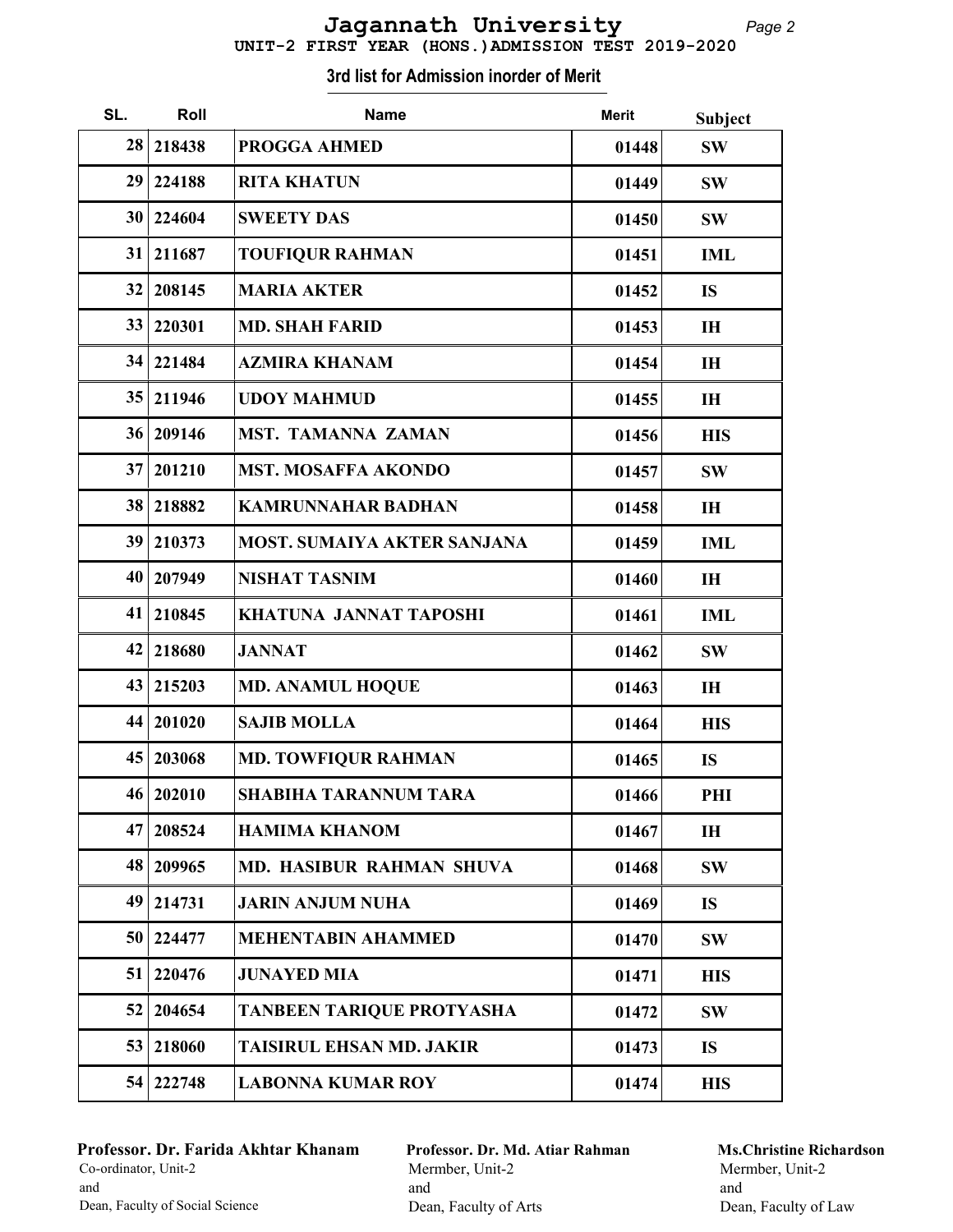| 55 | 210250    | <b>NIDRA AKTAR</b>              | 01475 | <b>IS</b>  |
|----|-----------|---------------------------------|-------|------------|
| 56 | 222622    | <b>RITU BISWAS</b>              | 01476 | <b>HIS</b> |
| 57 | 202656    | <b>HUMYRA ALAM</b>              | 01477 | <b>HIS</b> |
| 58 | 219975    | <b>MD. NAYEM MAHMUD</b>         | 01478 | <b>HIS</b> |
| 59 | 216088    | <b>ROBIUL ISLAM</b>             | 01479 | <b>HIS</b> |
| 60 | 223972    | <b>MISS RANI KHATUN</b>         | 01480 | IH         |
| 61 | 214559    | <b>MEHJABIN SIDDIQUE ANIKA</b>  | 01481 | SW         |
| 62 | 205997    | <b>MD. MEHEDI HASAN</b>         | 01482 | <b>SW</b>  |
| 63 | 200713    | <b>MD. ZAHIDUL ISLAM</b>        | 01483 | PHI        |
| 64 | 212909    | <b>LIZA HOWLADAR</b>            | 01484 | <b>HIS</b> |
| 65 | 215316    | <b>SUMAIYAT SHARMIN</b>         | 01485 | <b>SW</b>  |
| 66 | 211031    | <b>MOULIKA RANI SARKER MOLY</b> | 01486 | <b>SW</b>  |
| 67 | 202554    | <b>MD. AZOM ISLAM</b>           | 01487 | <b>HIS</b> |
| 68 | 216668    | <b>MST. UMMA EFFAT FEYA</b>     | 01488 | SW         |
| 69 | 218856    | <b>MARUFA TARANNUM JIMI</b>     | 01489 | <b>HIS</b> |
| 70 | 206179    | <b>MUKULE AKTER</b>             | 01490 | PHI        |
| 71 | 219855    | <b>SIDRATUL MUNTAHER</b>        | 01491 | PHI        |
| 72 | 204667    | <b>MD. MEHEDI HASSAN</b>        | 01492 | <b>SW</b>  |
| 73 | 214772    | <b>FOZLA RABBI</b>              | 01493 | <b>HIS</b> |
|    | 74 200375 | <b>MST. NISHAT ANZUM</b>        | 01494 | <b>ANP</b> |
| 75 | 201711    | <b>TANIA SHIKDAR</b>            | 01495 | IH         |
| 76 | 203623    | <b>SUMIYA ISLAM</b>             | 01496 | <b>SW</b>  |
| 77 | 204581    | <b>KHADIJA AKTER</b>            | 01497 | <b>SW</b>  |
| 78 | 205113    | <b>NAVID MUSTASIM</b>           | 01498 | <b>HIS</b> |
| 79 | 207347    | <b>LUBABA TAHSIN RAHMAN</b>     | 01499 | <b>ANP</b> |
| 80 | 208881    | <b>FARZANA KHANOM TINNI</b>     | 01500 | <b>HIS</b> |

81 209303 NIBEDITA RANI ROY 1501 HIS

#### 3rd list for Admission inorder of Merit

SL. Roll Mame Mame Merit Subject

#### Professor. Dr. Farida Akhtar Khanam Co-ordinator, Unit-2 and Dean, Faculty of Social Science

Professor. Dr. Md. Atiar Rahman Mermber, Unit-2 and Dean, Faculty of Arts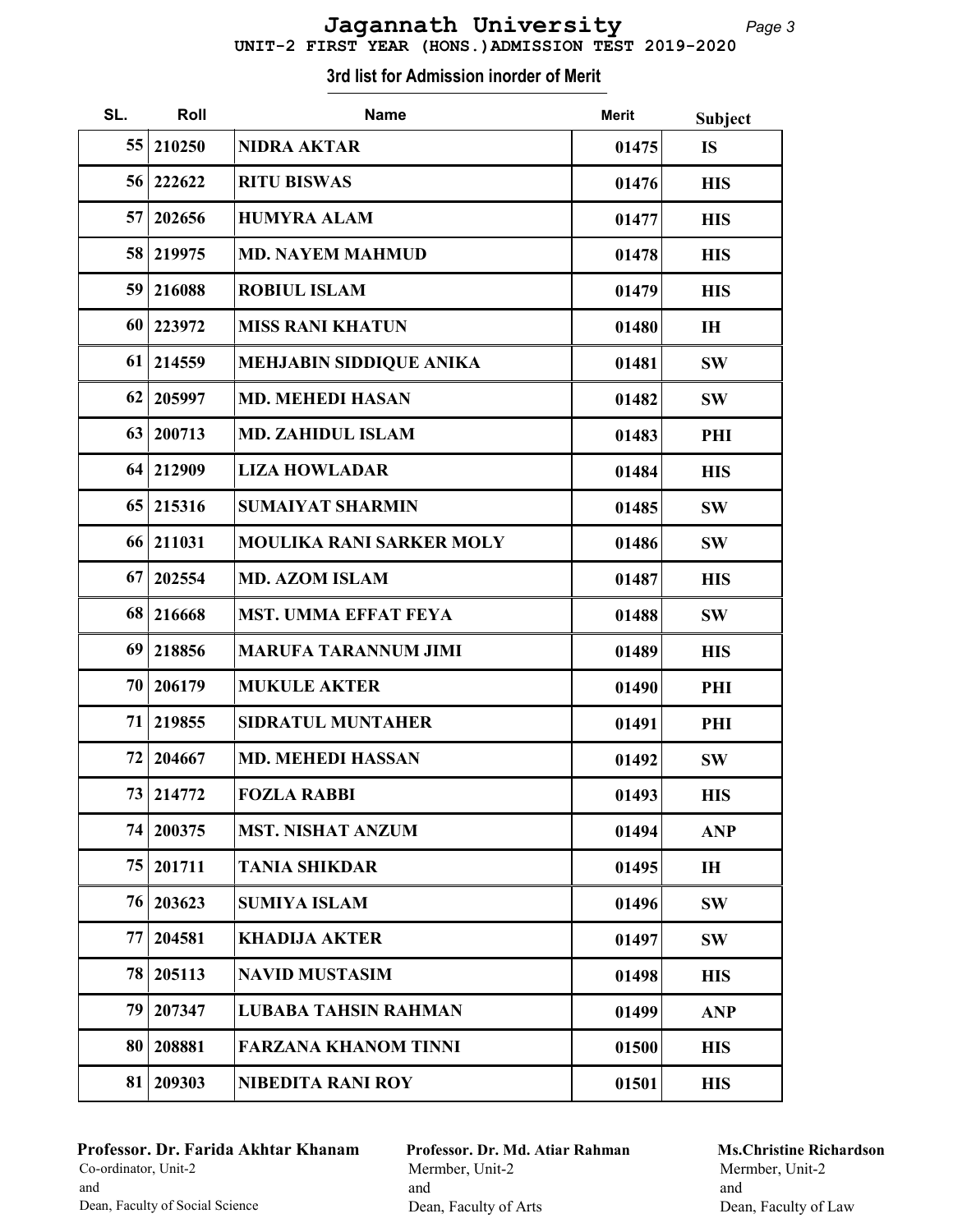|  |  | UNIT-2 FIRST YEAR (HONS.) ADMISSION TEST 2019-2020 |  |
|--|--|----------------------------------------------------|--|
|  |  |                                                    |  |

| SL.             | Roll         | <b>Name</b>                    | <b>Merit</b> | <b>Subject</b> |
|-----------------|--------------|--------------------------------|--------------|----------------|
| 82              | 210875       | <b>SANZIDA AZAD</b>            | 01502        | <b>SW</b>      |
| 83              | 211129       | <b>MD. RAFIUZZAMAN LABIB</b>   | 01503        | <b>HIS</b>     |
| 84              | 212251       | <b>SYED MEZBAH UDDIN HAMIM</b> | 01504        | <b>SW</b>      |
| 85              | 215683       | <b>TITHI RANI DEY</b>          | 01505        | <b>SW</b>      |
| 86              | 217439       | <b>MAHMUDUL HASAN</b>          | 01506        | <b>IS</b>      |
| 87              | 220495       | <b>TAMANNA TASLIM</b>          | 01507        | <b>HIS</b>     |
| 88              | 220825       | PARAMITA BHATTACHARYYA         | 01508        | <b>SW</b>      |
| 89              | 221897       | <b>JAKIYA SULTANA SHIPA</b>    | 01509        | <b>IS</b>      |
| 90 <sup>°</sup> | 222613       | <b>SHAMIM REZA AL - AMIN</b>   | 01510        | <b>SW</b>      |
| 91              | 201892       | <b>JABA RANI ROY</b>           | 01511        | <b>HIS</b>     |
| 92              | 206322       | <b>MAHEDI HASAN SHANTO</b>     | 01512        | <b>SW</b>      |
| 93              | 213478       | <b>JANNATUL FERDAUS JUI</b>    | 01513        | <b>SW</b>      |
| 94              | 222477       | <b>FERDOUS ALAM</b>            | 01514        | <b>HIS</b>     |
| 95              | 222793       | <b>MD. BAYAZID AHAMMAD</b>     | 01515        | <b>HIS</b>     |
| 96              | 214721       | <b>TISHA KHANAM</b>            | 01516        | <b>HIS</b>     |
| 97              | 220127       | <b>SHARMIN JAHAN</b>           | 01517        | IH             |
| 98              | 220307       | A. T. M MEHEDI HASAN           | 01518        | <b>ANP</b>     |
| 99              | 219478       | <b>PRITY PAUL</b>              | 01519        | <b>SW</b>      |
|                 | 100   203410 | <b>MD SAKIBUR RAHMAN</b>       | 01520        | IH             |
| 101             | 211627       | <b>SAKINA AKTER SHILA</b>      | 01521        | IH             |
| 102             | 220057       | <b>SURAIYA</b>                 | 01522        | <b>ANP</b>     |
| 103             | 218321       | <b>MD ABDUR RAHAMAN</b>        | 01523        | <b>HIS</b>     |
| 104             | 205968       | <b>MST. UMMAY ROKAYA</b>       | 01524        | <b>HIS</b>     |
| 105             | 201723       | <b>MD. SAKIBUL ISLAM</b>       | 01525        | <b>HIS</b>     |
| 106             | 201284       | <b>ABU RAIHAN</b>              | 01526        | <b>HIS</b>     |
| 107             | 201440       | <b>MOST. JAMILA KHATUN</b>     | 01527        | PHI            |
| 108             | 205176       | <b>FARZANA SWEETY</b>          | 01528        | <b>HIS</b>     |

Professor. Dr. Farida Akhtar Khanam Co-ordinator, Unit-2 and Dean, Faculty of Social Science

Professor. Dr. Md. Atiar Rahman Mermber, Unit-2 and Dean, Faculty of Arts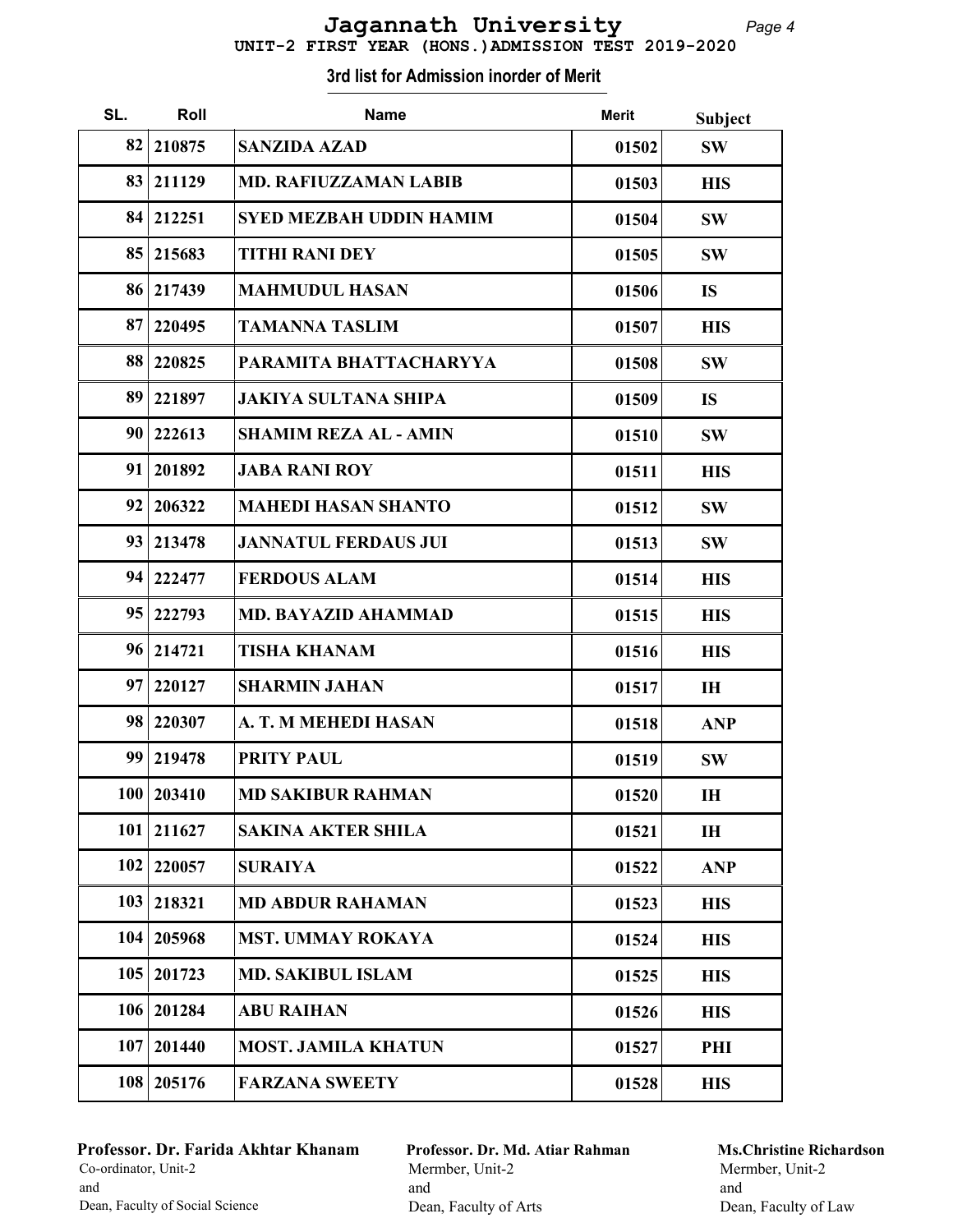| 109        | 222318       | <b>MD. ROBIUL ISLAM</b>         | 01529 | <b>HIS</b>     |
|------------|--------------|---------------------------------|-------|----------------|
| <b>110</b> | 223086       | <b>MOZAHIDUL ISLAM</b>          | 01530 | I <sub>H</sub> |
| 111        | 221367       | <b>MST. MONIRA KHATUN</b>       | 01531 | <b>HIS</b>     |
| 112        | 221417       | <b>NABILA CHOWDHURY</b>         | 01532 | <b>HIS</b>     |
| 113        | 203663       | <b>ERINA HOSEN ASA</b>          | 01533 | <b>SW</b>      |
| 114        | 205057       | <b>DELOWAR HOSSEN</b>           | 01534 | <b>ANP</b>     |
| 115        | 219631       | <b>MD. MASUM MIAH</b>           | 01535 | <b>HIS</b>     |
|            | 116 224041   | <b>UMME HANI</b>                | 01536 | <b>SW</b>      |
| 117        | 214086       | <b>MD.NOYON PARVAJ</b>          | 01537 | IH             |
| 118        | 209939       | <b>MD. SHARBIK ALAM BAPPY</b>   | 01538 | <b>SW</b>      |
| 119        | 223963       | <b>SMRITY AKTER</b>             | 01539 | <b>ANP</b>     |
| 120        | 224255       | <b>MAHMUDUL HASAN</b>           | 01540 | <b>ANP</b>     |
| 121        | 216131       | <b>MIRSHIA RAHMAN LORIN</b>     | 01541 | <b>ANP</b>     |
| 122        | 224644       | <b>AYESHA ASHRAF</b>            | 01542 | PHI            |
| 123        | 219721       | M. M. MUNTHAHA                  | 01543 | <b>HIS</b>     |
| 124        | 204888       | <b>MD SOYIL RAHAMAN</b>         | 01544 | <b>ANP</b>     |
| 125        | 217020       | <b>MST. TONIMA AKTER TONNI</b>  | 01545 | <b>HIS</b>     |
| 126        | 201514       | <b>JANNATI AKTER</b>            | 01546 | <b>HIS</b>     |
| 127        | 203254       | <b>UMMEY AYASHA JAHAN MEEM</b>  | 01547 | <b>HIS</b>     |
|            | 128   204656 | <b>FARHANA EASMIN NYMA</b>      | 01548 | IH             |
| 129        | 208306       | <b>LIMANA KHONDOCAR LABONNO</b> | 01549 | <b>HIS</b>     |
| 130        | 208506       | <b>MST. SUMAIA AKTER SANTA</b>  | 01550 | <b>HIS</b>     |
| 131        | 211454       | <b>AHAD MUHAMMAD THAMID</b>     | 01551 | <b>HIS</b>     |
| 132        | 212760       | <b>TASNIYA AZHAR</b>            | 01552 | IH             |
| 133        | 217644       | <b>SARIFUL ISLAM SIDDIQUE</b>   | 01553 | PHI            |
| 134        | 218976       | <b>NUSRAT JAHAN SHIMO</b>       | 01554 | <b>HIS</b>     |
| 135        | 220054       | <b>JANNATUL MAOYA</b>           | 01555 | <b>HIS</b>     |

SL. Roll Mame Mame Merit Subject

#### Professor. Dr. Farida Akhtar Khanam Co-ordinator, Unit-2 and Dean, Faculty of Social Science

Г

Professor. Dr. Md. Atiar Rahman Mermber, Unit-2 and Dean, Faculty of Arts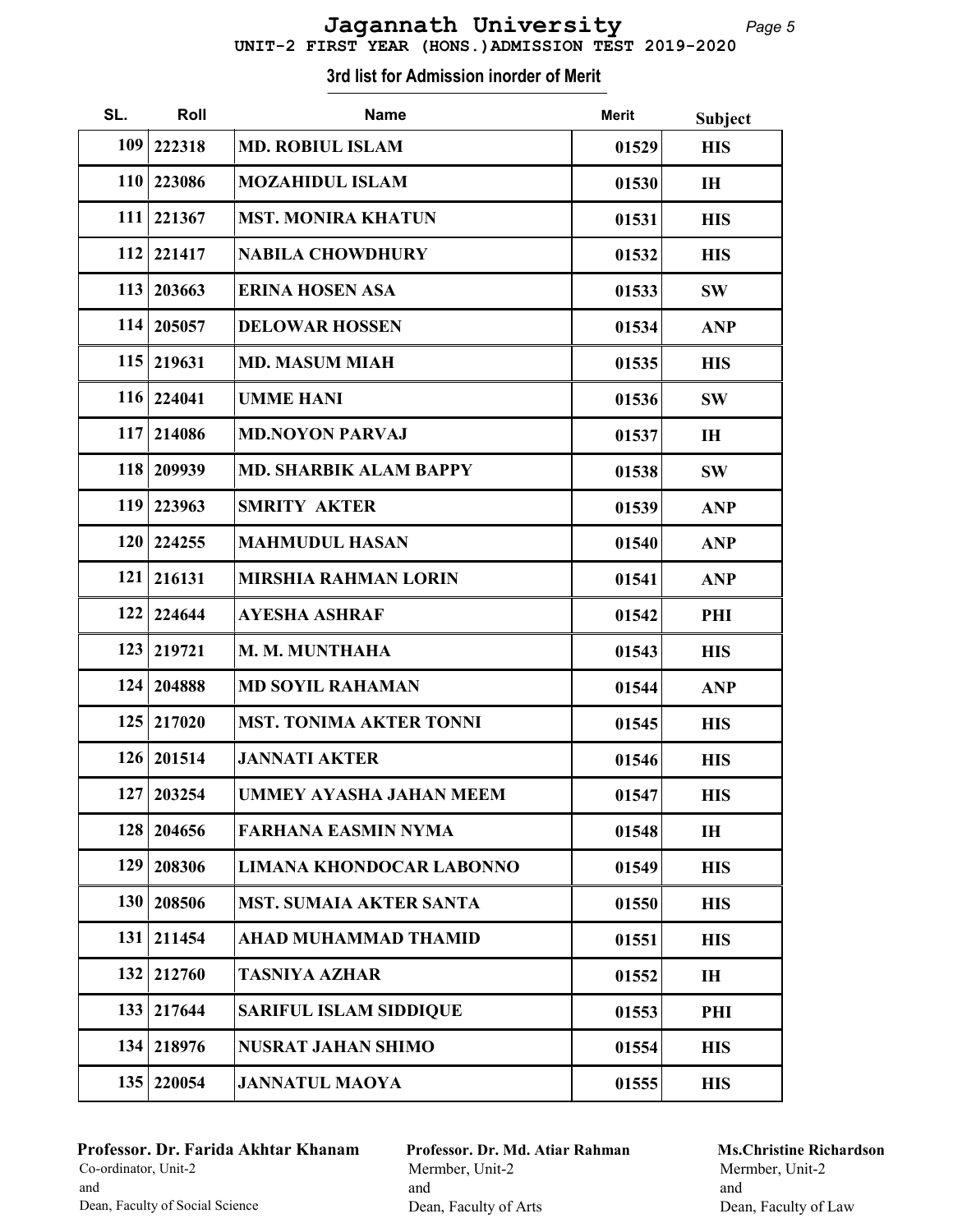|  |  | UNIT-2 FIRST YEAR (HONS.) ADMISSION TEST 2019-2020 |  |
|--|--|----------------------------------------------------|--|
|  |  |                                                    |  |

| SL. | Roll         | <b>Name</b>                     | <b>Merit</b> | Subject    |
|-----|--------------|---------------------------------|--------------|------------|
|     | 136 220144   | <b>MAHIN ARA MITALY</b>         | 01556        | <b>HIS</b> |
| 137 | 220800       | <b>OMAR FARUK</b>               | 01557        | <b>HIS</b> |
| 138 | 220990       | <b>BANYA MAZUMDER</b>           | 01558        | <b>HIS</b> |
| 139 | 222050       | <b>MST. UMME HANI</b>           | 01559        | <b>HIS</b> |
| 140 | 223072       | KULSUM AKTERI KEYA MONI         | 01560        | IH         |
| 141 | 214925       | <b>MD. NASIR MIAH</b>           | 01561        | <b>ANP</b> |
| 142 | 212657       | <b>ZARIN TASNIM</b>             | 01562        | IH         |
|     | 143   215445 | <b>HABIBATUL TOWA</b>           | 01563        | <b>HIS</b> |
|     | 144 217239   | <b>EASIR ARAFAT</b>             | 01564        | <b>IS</b>  |
|     | 145 219407   | <b>MST. SHAMIMA EASMIN SUMI</b> | 01565        | <b>HIS</b> |
| 146 | 221692       | <b>MD. SHOLAIMAN KABIR</b>      | 01566        | IH         |
| 147 | 219823       | <b>MST. RAESATUL JANNAT</b>     | 01567        | IH         |
| 148 | 210429       | <b>MOST. ISRAT JAHAN</b>        | 01568        | IH         |
| 149 | 212197       | <b>MD. RAKIBUL HASAN</b>        | 01569        | IH         |
| 150 | 223515       | <b>NAYAN DEY</b>                | 01570        | <b>ANP</b> |
|     | 151   219531 | <b>FARJANA HAQUE SMRITY</b>     | 01571        | <b>IS</b>  |
| 152 | 215088       | <b>RABEYA KHANAM RIMI</b>       | 01572        | PHI        |
| 153 | 219045       | <b>AMENA KHATUN</b>             | 01573        | IH         |
|     | 154 207305   | <b>MD. MAHFUJUR RAHMAN</b>      | 01574        | IH         |
| 155 | 220178       | <b>MD. BAHA UDDIN</b>           | 01575        | IH         |
| 156 | 208553       | <b>MD. SAHJAHAN BADSHA</b>      | 01576        | PHI        |
| 157 | 223084       | <b>AMINA BEBE</b>               | 01577        | <b>ANP</b> |
| 158 | 224766       | <b>JANNATUL FERDOUS</b>         | 01578        | PHI        |
| 159 | 211407       | <b>JANNATUL MOUYA SHOSHI</b>    | 01579        | PHI        |
| 160 | 209280       | <b>TAHEA-TUN-NUR</b>            | 01580        | PHI        |
| 161 | 219462       | <b>SAYADA NURIN ASHA</b>        | 01581        | <b>ANP</b> |
| 162 | 223684       | K. M. ZABER NOMAN               | 01582        | <b>ANP</b> |

## Professor. Dr. Farida Akhtar Khanam Co-ordinator, Unit-2 and Dean, Faculty of Social Science

Professor. Dr. Md. Atiar Rahman Mermber, Unit-2 and Dean, Faculty of Arts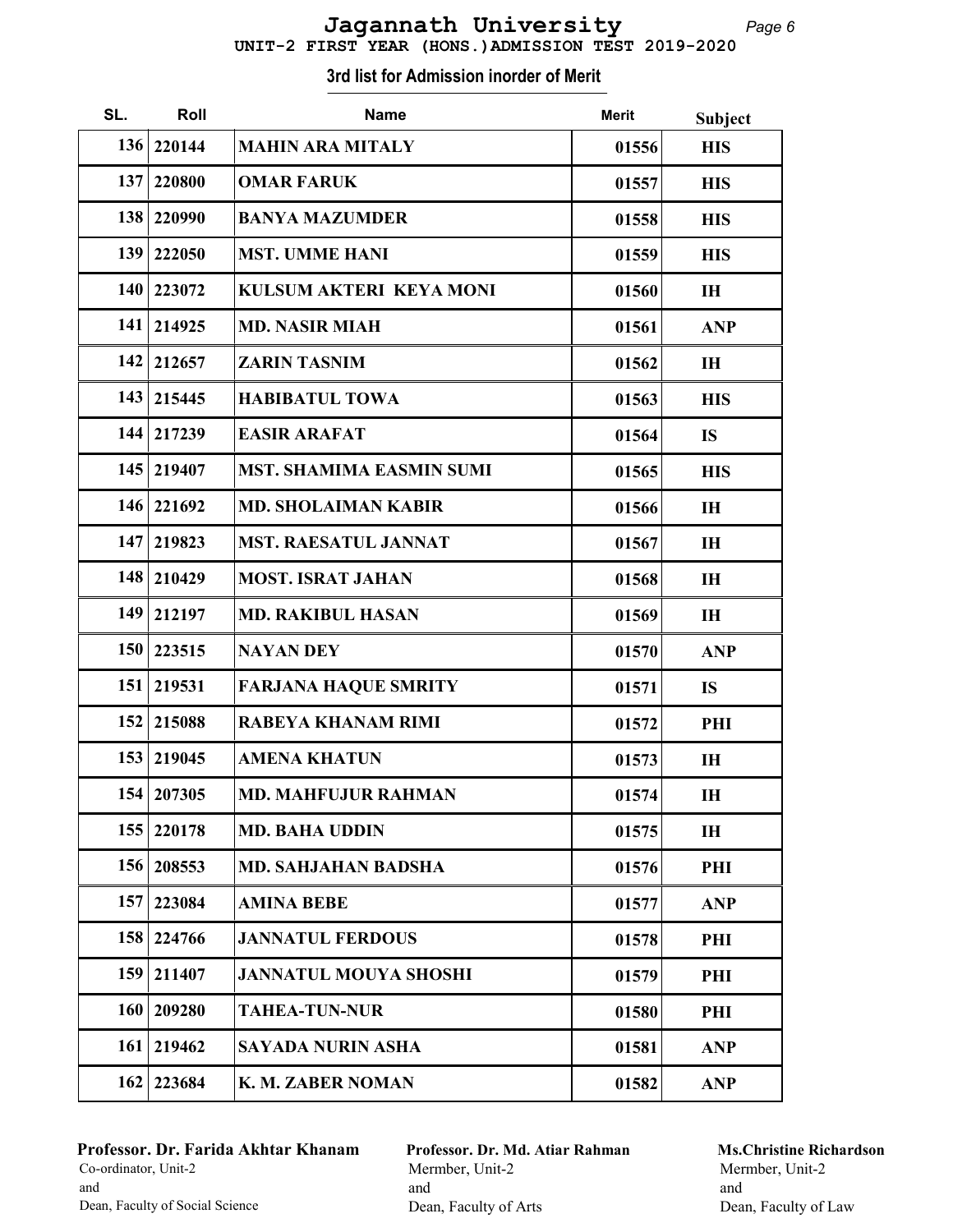| 163 | 216664       | <b>MD. RIAD HOSSEN</b>     | 01583 | <b>IS</b>  |
|-----|--------------|----------------------------|-------|------------|
|     | 164   220033 | <b>MUNNA SHEIKH</b>        | 01584 | IH         |
| 165 | 205002       | <b>RAFIQUL ISLAM</b>       | 01585 | IH         |
| 166 | 208352       | <b>GOLAM RABBI</b>         | 01586 | PHI        |
| 167 | 212970       | <b>MOHOYA SULTANA</b>      | 01587 | <b>ANP</b> |
| 168 | 218268       | <b>SABICON NAHER</b>       | 01588 | PHI        |
| 169 | 214024       | <b>ATKIA LABIBA</b>        | 01589 | <b>ANP</b> |
| 170 | 223592       | <b>MD. SHAHIN HOSSAIN</b>  | 01590 | IH         |
| 171 | 200910       | <b>JANNATUL FERDOUS</b>    | 01591 | <b>ANP</b> |
| 172 | 204550       | <b>DIPA MONDAL</b>         | 01592 | <b>ANP</b> |
| 173 | 225019       | <b>HASIB SIKDER</b>        | 01593 | <b>ANP</b> |
| 174 | 202163       | <b>FAHIMA RAHMAN</b>       | 01594 | <b>ANP</b> |
| 175 | 207683       | <b>NIPA AKTER</b>          | 01595 | <b>ANP</b> |
| 176 | 208245       | <b>LOXMI KANTO ROY</b>     | 01596 | PHI        |
| 177 | 211305       | <b>TANBIR RASHID</b>       | 01597 | IH         |
| 178 | 217529       | <b>SAMIUL ISLAM</b>        | 01598 | IH         |
| 179 | 221775       | <b>MD.ISTIAK AHMED</b>     | 01599 | IH         |
| 180 | 214906       | <b>MD. RABIUL ISLAM</b>    | 01600 | IH         |
| 181 | 215564       | <b>MD. IBRAHIM PRODHAN</b> | 01601 | IH         |
|     | 182 220236   | <b>LIZMA AKTER</b>         | 01602 | <b>IS</b>  |
| 183 | 214184       | <b>ISRAT JAHAN GODHULY</b> | 01603 | PHI        |
| 184 | 224137       | <b>UMME HABIBA</b>         | 01604 | IH         |
| 185 | 224040       | <b>MST. SUBORNA AKTER</b>  | 01605 | <b>ANP</b> |
| 186 | 217865       | <b>IPSHITA NAHAR</b>       | 01606 | IH         |
| 187 | 223539       | <b>MOST. KANIZ AKHTAR</b>  | 01607 | <b>ANP</b> |
| 188 | 215291       | <b>RABAYA BOSRI ISTY</b>   | 01608 | IH         |
| 189 | 208708       | <b>MD. JAHID PARVEZ</b>    | 01609 | IH         |
|     |              |                            |       |            |

SL. Roll Mame Mame Merit Subject

#### Professor. Dr. Farida Akhtar Khanam Co-ordinator, Unit-2 and Dean, Faculty of Social Science

Professor. Dr. Md. Atiar Rahman Mermber, Unit-2 and Dean, Faculty of Arts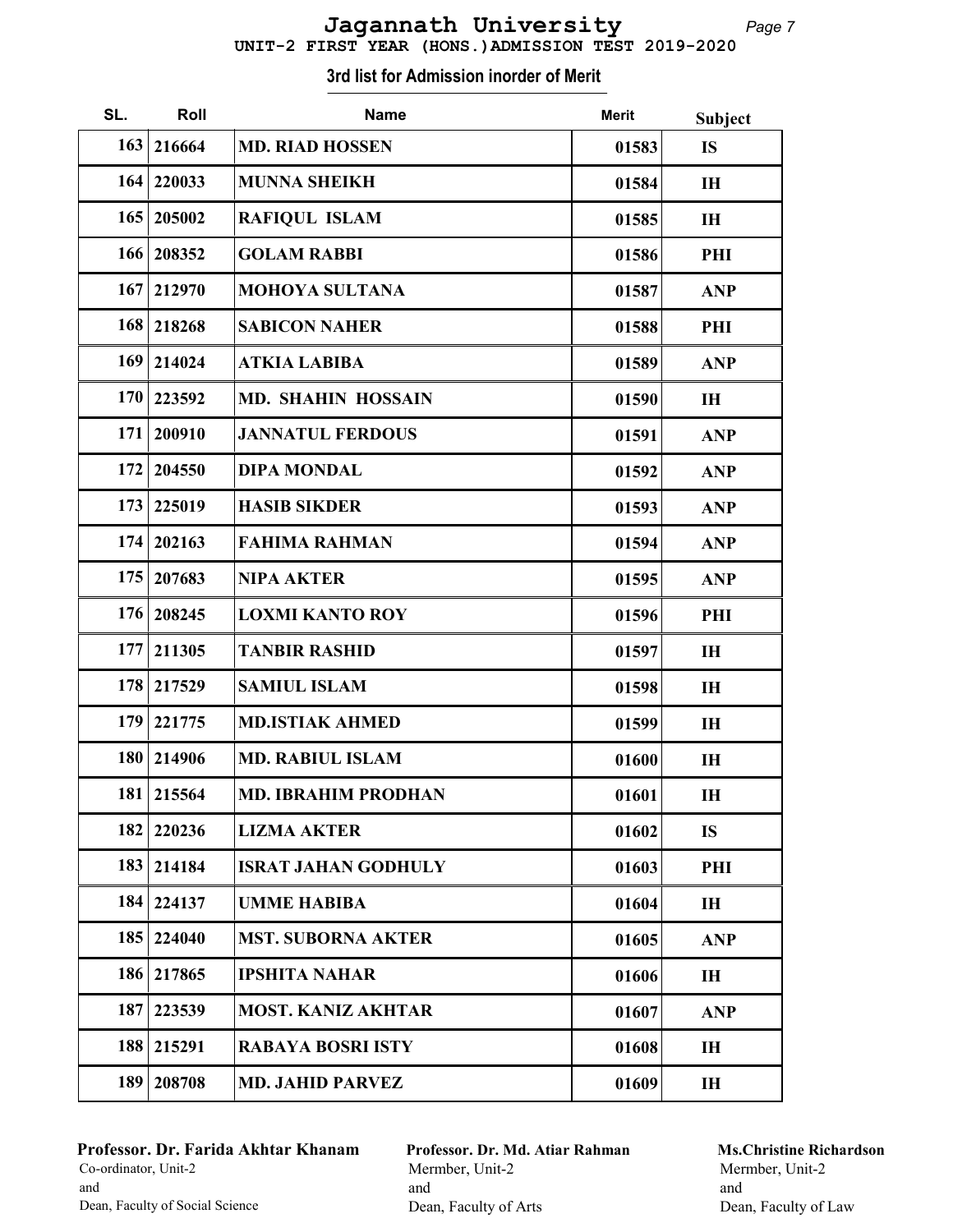| SL. | Roll       | <b>Name</b>                   | <b>Merit</b> | Subject        |
|-----|------------|-------------------------------|--------------|----------------|
| 190 | 204240     | <b>JANNATUL MAOYA</b>         | 01610        | <b>ANP</b>     |
| 191 | 214186     | <b>JAHANUR RAHMAN</b>         | 01611        | IH             |
| 192 | 218426     | <b>RABEYA SULTANA</b>         | 01612        | PHI            |
| 193 | 218958     | <b>MARIAM AKTER</b>           | 01613        | IH             |
| 194 | 225005     | <b>MD. EMON MOLLA</b>         | 01614        | PHI            |
| 195 | 210611     | <b>MOYNA AKTER</b>            | 01615        | IH             |
| 196 | 221000     | <b>RABBI</b>                  | 01616        | IH             |
| 197 | 218924     | <b>HASANUZZAMAN</b>           | 01617        | <b>IS</b>      |
| 198 | 215533     | <b>MD. SAKIB HOSSAIN</b>      | 01618        | <b>ANP</b>     |
| 199 | 218807     | <b>MD. ABDULLAH ALL RAKIB</b> | 01619        | <b>ANP</b>     |
| 200 | 209043     | <b>ISRAT ANIKA</b>            | 01620        | <b>ANP</b>     |
| 201 | 203945     | <b>TAMANNA HAQUE</b>          | 01621        | PHI            |
| 202 | 202914     | <b>MD. REZAUL KARIM</b>       | 01622        | I <sub>H</sub> |
| 203 | 200571     | <b>MD. JUWEL MIA</b>          | 01623        | IH             |
| 204 | 211875     | <b>MST. RUPSHA AKTAR</b>      | 01624        | IH             |
| 205 | 212277     | <b>JABED HOSSAIN</b>          | 01625        | PHI            |
| 206 | 220187     | <b>FARHANA SHAMS</b>          | 01626        | IH             |
| 207 | 222469     | <b>TANJILA TANJIN MIM</b>     | 01627        | <b>IS</b>      |
|     | 208 215729 | <b>JANNATUL FERDOWS</b>       | 01628        | IH             |
| 209 | 219585     | <b>SERINA AKTER</b>           | 01629        | IH             |
| 210 | 214217     | <b>FATEMA MEHJABIN</b>        | 01630        | IH             |
| 211 | 224731     | <b>MOBAROK HOSSAIN UZZAL</b>  | 01631        | IH             |
| 212 | 206377     | <b>SINHA AKTER</b>            | 01632        | PHI            |
| 213 | 219941     | <b>TASLIMA AKTER</b>          | 01633        | <b>ANP</b>     |
| 214 | 210536     | <b>ANWAR HOSSAIN</b>          | 01634        | IH             |
| 215 | 202832     | <b>IMRAN HOSSAIN</b>          | 01635        | PHI            |
|     | 216 211322 | <b>TANZID AHMED</b>           | 01636        | <b>ANP</b>     |

## Professor. Dr. Farida Akhtar Khanam Co-ordinator, Unit-2 and Dean, Faculty of Social Science

Professor. Dr. Md. Atiar Rahman Mermber, Unit-2 and Dean, Faculty of Arts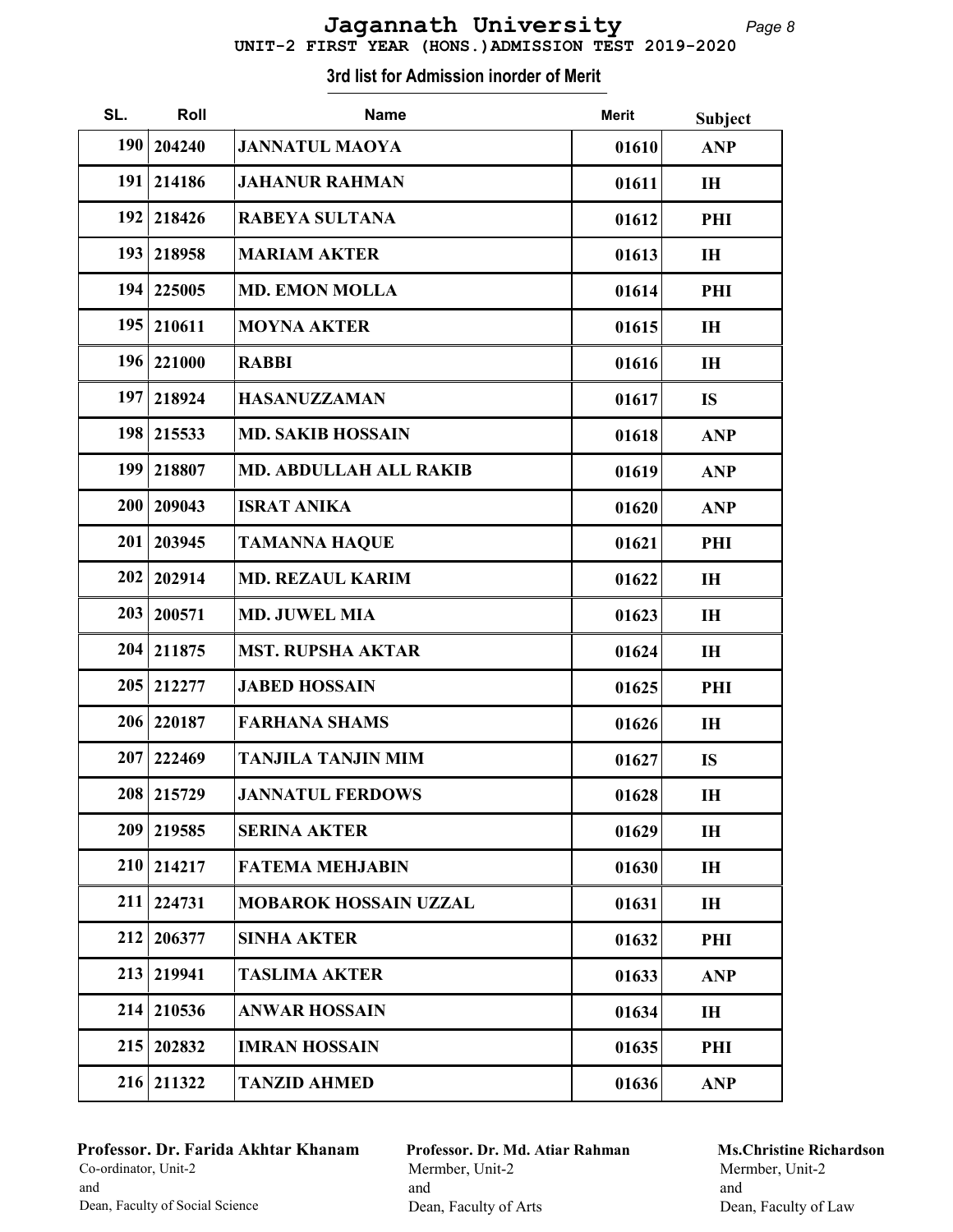| UNIT-2 FIRST YEAR (HONS.) ADMISSION TEST 2019-2020 |  |  |  |  |
|----------------------------------------------------|--|--|--|--|

| SL. | Roll         | <b>Name</b>                  | <b>Merit</b> | Subject    |
|-----|--------------|------------------------------|--------------|------------|
| 217 | 205927       | <b>ABU HORYRA HAMIM</b>      | 01637        | IH         |
| 218 | 209105       | <b>SHAHELA SULTANA SORNA</b> | 01638        | <b>IS</b>  |
| 219 | 220423       | <b>KOLME AZAD KONGKON</b>    | 01639        | PHI        |
| 220 | 216481       | <b>TAJRIYA KHAN</b>          | 01640        | PHI        |
| 221 | 213364       | <b>RISHAD</b>                | 01641        | IH         |
| 222 | 216319       | <b>RAKIBUL ISLAM</b>         | 01642        | IH         |
| 223 | 207467       | <b>MOST. ROKAIYA KHATUN</b>  | 01643        | IH         |
| 224 | 208993       | <b>MD. SOEBUL</b>            | 01644        | IH         |
| 225 | 203848       | <b>MD. BAHARUL ISLAM</b>     | 01645        | <b>ANP</b> |
| 226 | 211273       | <b>BIJOY MIAH</b>            | 01646        | IH         |
| 227 | 213955       | <b>MD. LAVLU MIA</b>         | 01647        | IH         |
| 228 | 208958       | <b>SAMSUL ALAM</b>           | 01648        | <b>ANP</b> |
| 229 | 216696       | <b>DALIA SULTANA</b>         | 01649        | PHI        |
| 230 | 225039       | <b>MD. FAJLE RABBY</b>       | 01650        | <b>IS</b>  |
| 231 | 203190       | <b>ANIS MONDOL</b>           | 01651        | IH         |
| 232 | 209596       | <b>MAHMUDA HOSSEN AMEE</b>   | 01652        | PHI        |
| 233 | 213618       | RABEYA SULTANA MUKTA         | 01653        | <b>IS</b>  |
| 234 | 218378       | <b>RUKEYA BEGUM MIM</b>      | 01654        | <b>IS</b>  |
|     | 235   218062 | <b>MST ANITA PARVIN</b>      | 01655        | <b>IS</b>  |
|     | 236 209493   | ARPITA DAS ARPA              | 01656        | PHI        |
| 237 | 207488       | <b>SHAHERA AKTER</b>         | 01657        | PHI        |
| 238 | 209930       | <b>DIPTI AKTER</b>           | 01658        | PHI        |
| 239 | 200771       | <b>SINTHIA ANNI</b>          | 01659        | <b>ANP</b> |
| 240 | 206861       | <b>MURCHHANA CHOWDHURY</b>   | 01660        | PHI        |
| 241 | 217321       | PREETY LATA SAHA             | 01661        | <b>ANP</b> |
| 242 | 213988       | <b>MD. ARIFUL ISLAM</b>      | 01662        | PHI        |
| 243 | 216905       | <b>MD. RANA AHMED</b>        | 01663        | PHI        |

## Professor. Dr. Farida Akhtar Khanam Co-ordinator, Unit-2 and Dean, Faculty of Social Science

Professor. Dr. Md. Atiar Rahman Mermber, Unit-2 and Dean, Faculty of Arts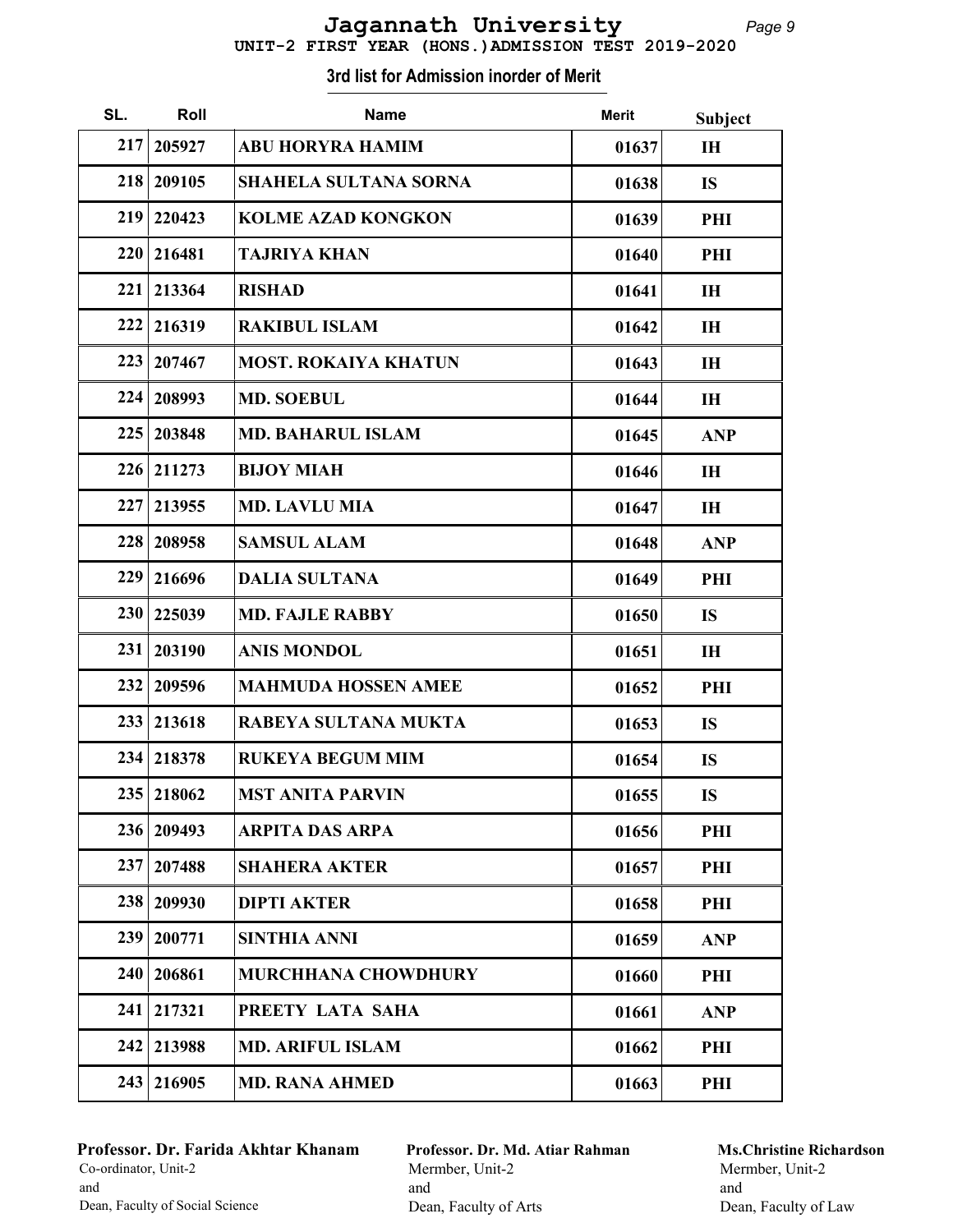# UNIT-2 FIRST YEAR (HONS.)ADMISSION TEST 2019-2020 Jagannath University

| SL. | Roll       | <b>Name</b>                        | <b>Merit</b> | <b>Subject</b> |
|-----|------------|------------------------------------|--------------|----------------|
| 244 | 213876     | <b>MOHAMMAD SHARIAR HASAN EMON</b> | 01664        | <b>IS</b>      |
| 245 | 214102     | <b>MD. AMINUL ISLAM</b>            | 01665        | PHI            |
| 246 | 208229     | <b>SUBORNA RANI</b>                | 01666        | PHI            |
| 247 | 209460     | <b>MD.NUR NABI</b>                 | 01667        | PHI            |
| 248 | 217872     | <b>MD. ROKIBUL ISLAM RAJU</b>      | 01668        | <b>IS</b>      |
| 249 | 200405     | <b>ISRAT JAHAN</b>                 | 01669        | PHI            |
| 250 | 202373     | <b>JOYEN UDDIN SARKER</b>          | 01670        | PHI            |
| 251 | 224451     | <b>MD. IMRAN</b>                   | 01671        | PHI            |
| 252 | 204274     | <b>MD. MUHIMIN MARTUZA PULOK</b>   | 01672        | PHI            |
| 253 | 205393     | <b>NILIMA AFROJ SUKHI</b>          | 01673        | <b>ANP</b>     |
| 254 | 221323     | <b>ANICA NAZMIM</b>                | 01674        | <b>ANP</b>     |
| 255 | 209354     | <b>FAHIM MUNTASIR TAWSIF</b>       | 01675        | PHI            |
| 256 | 206270     | <b>MASUMA AKTER</b>                | 01676        | <b>IS</b>      |
| 257 | 209166     | <b>FARJANA AKTER PRITI</b>         | 01677        | PHI            |
| 258 | 213306     | <b>JULIOUS SIJER</b>               | 01678        | <b>IS</b>      |
| 259 | 209933     | <b>MD. SAKIBUL ISLAM</b>           | 01679        | PHI            |
| 260 | 203052     | <b>EVA</b>                         | 01680        | PHI            |
| 261 | 214524     | <b>JANNATUL FERDAUS MAURI</b>      | 01681        | <b>ANP</b>     |
| 262 | 223959     | <b>SHINTHIA HAKIM DIPA</b>         | 01682        | <b>ANP</b>     |
| 263 | 200669     | <b>SHAPLA AKTER</b>                | 01683        | <b>ANP</b>     |
|     | 264 214536 | <b>AZHARUL HAQUE</b>               | 01684        | <b>IS</b>      |
| 265 | 203075     | <b>DEPONGKAR ROY KARZEE</b>        | 01685        | <b>IS</b>      |
| 266 | 210556     | <b>SHAKILA AKTER</b>               | 01686        | <b>ANP</b>     |
| 267 | 201771     | <b>DOLA MONI</b>                   | 01687        | <b>IS</b>      |
| 268 | 203485     | <b>AREFA ANWAR TEMA</b>            | 01688        | <b>ANP</b>     |
| 269 | 203579     | <b>MD. SAJIB HOSSEN</b>            | 01689        | <b>IS</b>      |
| 270 | 204099     | <b>MOMETA ROY ARPA</b>             | 01690        | <b>ANP</b>     |

#### 3rd list for Admission inorder of Merit

## Professor. Dr. Farida Akhtar Khanam Co-ordinator, Unit-2 and Dean, Faculty of Social Science

Professor. Dr. Md. Atiar Rahman Mermber, Unit-2 and Dean, Faculty of Arts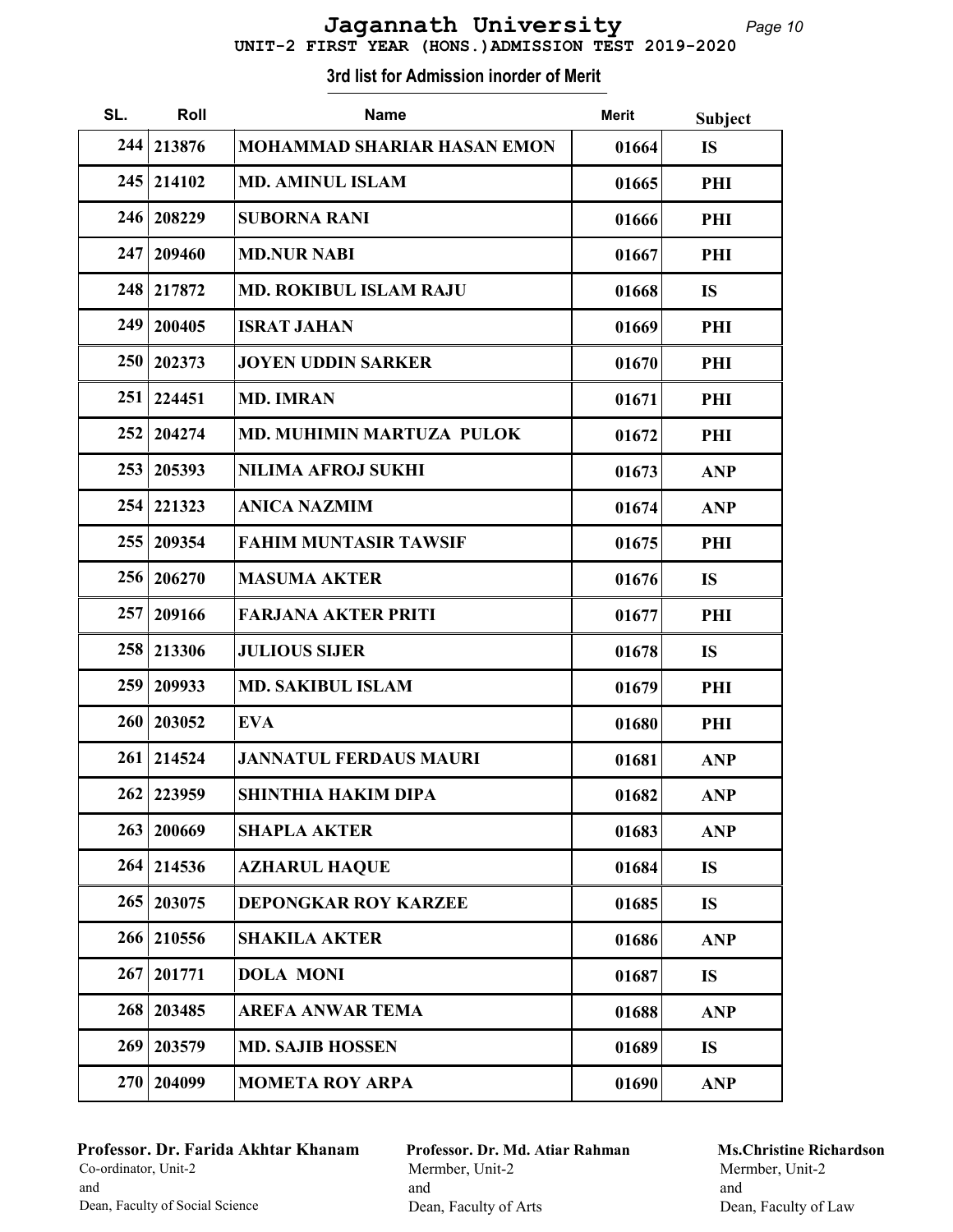|  | UNIT-2 FIRST YEAR (HONS.) ADMISSION TEST 2019-2020 |  |  |
|--|----------------------------------------------------|--|--|

| SL. | Roll         | <b>Name</b>                        | <b>Merit</b> | <b>Subject</b> |
|-----|--------------|------------------------------------|--------------|----------------|
| 271 | 204701       | <b>MASREHA AFRIN MAHIN</b>         | 01691        | <b>IS</b>      |
| 272 | 205727       | <b>RAMISA RIFA MAYMA</b>           | 01692        | <b>IS</b>      |
| 273 | 205843       | <b>MST RUBINA KHATUN</b>           | 01693        | <b>ANP</b>     |
| 274 | 214583       | <b>MOST. HUMAIRA KHANOM JUI</b>    | 01694        | <b>IS</b>      |
| 275 | 216063       | <b>AFNIKA MIMI KANIKA</b>          | 01695        | <b>IS</b>      |
| 276 | 216565       | <b>ISMAT ARA</b>                   | 01696        | <b>ANP</b>     |
| 277 | 217493       | <b>TUSHAR ALAM</b>                 | 01697        | <b>ANP</b>     |
| 278 | 217545       | <b>NUSRAT JAHAN NISU</b>           | 01698        | <b>ANP</b>     |
| 279 | 218675       | <b>HASI AKTER</b>                  | 01699        | <b>ANP</b>     |
| 280 | 218967       | <b>MD. ASADUS ZAMAN APON</b>       | 01700        | <b>ANP</b>     |
| 281 | 220503       | <b>SHATABDEE CHAKRABORTY</b>       | 01701        | <b>ANP</b>     |
| 282 | 222795       | <b>SUMANA HAQUE</b>                | 01702        | <b>IS</b>      |
| 283 | 223169       | <b>MUNMUN AKHTAR</b>               | 01703        | <b>ANP</b>     |
| 284 | 223503       | <b>ROKSANA KHATUN</b>              | 01704        | <b>ANP</b>     |
| 285 | 215540       | <b>AKHI SULTANA</b>                | 01705        | <b>IS</b>      |
| 286 | 217944       | <b>MD. SHOFIQUL ISLAM</b>          | 01706        | <b>ANP</b>     |
| 287 | 210441       | LUCKY RANI SUTRADHAR               | 01707        | <b>ANP</b>     |
| 288 | 204596       | <b>ANAMIKA DAS</b>                 | 01708        | <b>ANP</b>     |
|     | 289   209614 | <b>MD. AKIB AL HASAN</b>           | 01709        | <b>IS</b>      |
| 290 | 214150       | <b>MST. MAHJABIN MIM</b>           | 01710        | <b>IS</b>      |
| 291 | 221465       | <b>JANNATUL MOWUA NIPA</b>         | 01711        | <b>IS</b>      |
| 292 | 204461       | <b>JANNATUL FERDOUS</b>            | 01712        | <b>IS</b>      |
| 293 | 206929       | <b>MT. RUMANA RAHMAN</b>           | 01713        | <b>IS</b>      |
| 294 | 220861       | <b>ANIKA JAHANGIR</b>              | 01714        | <b>IS</b>      |
| 295 | 221764       | <b>JANNATUL FARIHA YEASMIN EID</b> | 01715        | <b>ANP</b>     |
| 296 | 209401       | <b>UMME FARHANA JAHAN PREMA</b>    | 01716        | <b>ANP</b>     |
| 297 | 215125       | <b>AHSAN ULLAN</b>                 | 01717        | <b>ANP</b>     |

## Professor. Dr. Farida Akhtar Khanam Co-ordinator, Unit-2 and Dean, Faculty of Social Science

Professor. Dr. Md. Atiar Rahman Mermber, Unit-2 and Dean, Faculty of Arts